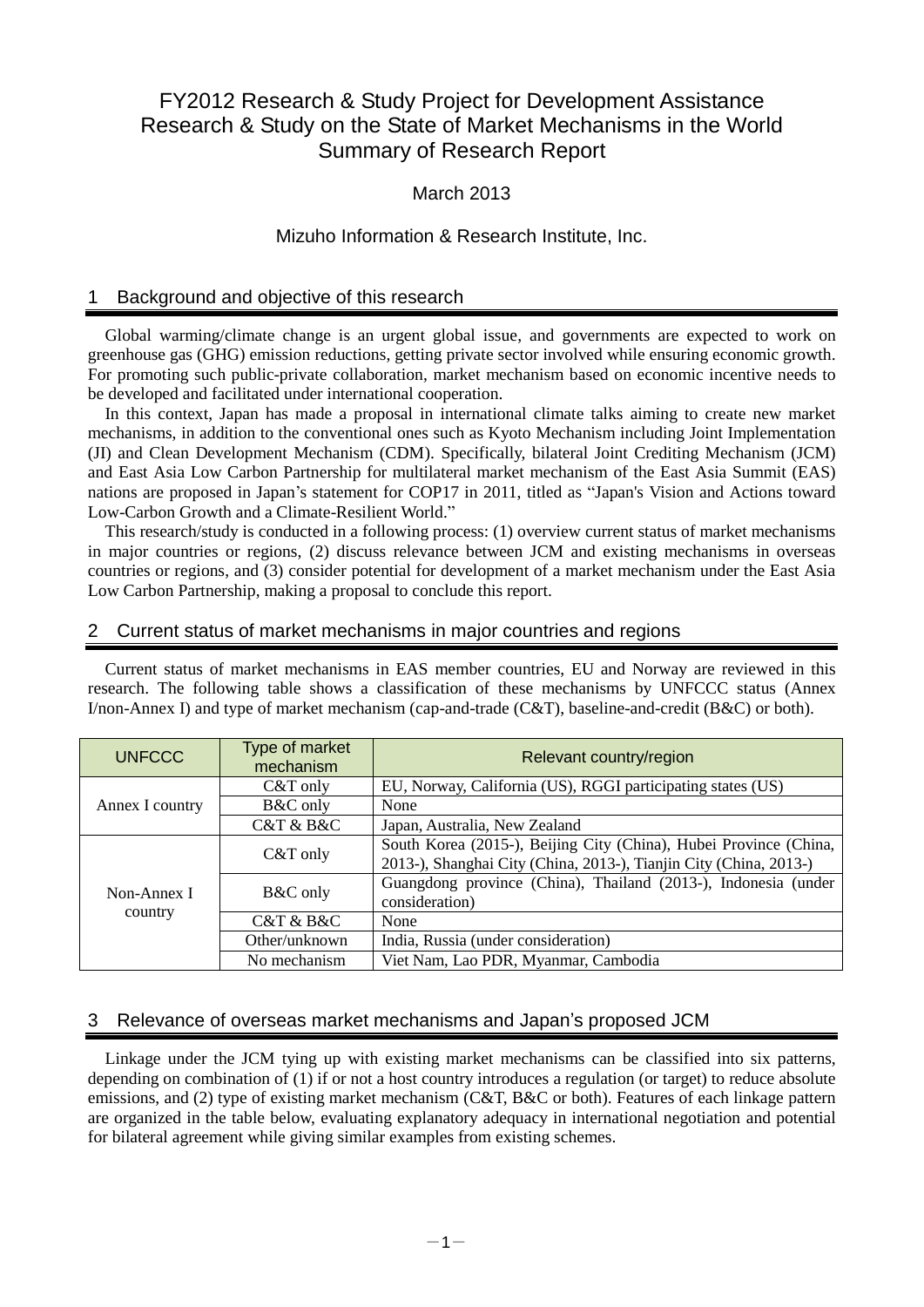| Regulation<br>for absolute<br>emissions                                       | Type of<br>market<br>mechanism | Explanatory adequacy in<br>international negotiation                              | <b>Potential for bilateral</b><br>agreement               | Example of<br>existing scheme                |
|-------------------------------------------------------------------------------|--------------------------------|-----------------------------------------------------------------------------------|-----------------------------------------------------------|----------------------------------------------|
| with<br>regulation (or<br>target) for<br>absolute<br>emission<br>reduction    | C&T                            | moderate (absolute emission<br>reduction is secured; not<br>project-based)        | low (number of<br>potential host countries<br>is limited) | Green Investment<br>Scheme (GIS)             |
|                                                                               | B&C                            | high (project-based; absolute<br>emission reduction is secured)                   | low (large burden on<br>host countries)                   | JI Track 1                                   |
|                                                                               | C&T & B&C                      | high (project-based; absolute<br>emission reduction is secured)                   | low (large burden on<br>host countries)                   | International<br>emissions trading<br>and JI |
| without<br>regulation (or<br>target) for<br>absolute<br>emission<br>reduction | C&T                            | moderate (project-based;<br>absolute emission reduction is<br>secured for sector) | moderate (limited<br>burden on host<br>countries)         | <b>NA</b>                                    |
|                                                                               | B&C                            | low (adequacy of emission<br>reduction needs to be proved)                        | high (no burden on host<br>country)                       | <b>CDM</b><br>Current JCM                    |
|                                                                               | C&T & B&C                      | low (B&C may hinder validity<br>of absolute emission reduction<br>under $C&T$ )   | moderate (limited<br>burden on host<br>countries)         | <b>NA</b>                                    |

As shown in the table, there is trade-off between securing adequacy of emission reduction and possibility to reach agreement with host countries, and the biggest challenge for linkage of market mechanisms under the JCM is to overcome such trade-off relationship. In this sense, "linkage with C&T of a country that does not regulate absolute emissions" may provide a clue to clear the hurdle depending on direction of scheme design. Therefore, this report proposes a voluntary emissions trading scheme (VETS) based on this pattern, which allows host country to control absolute emissions but does not require a large-scale, nationwide or sector-wide regulation for absolute emission reductions, as described below.

<Outline of this proposal>

- $\triangleright$  A type of JCM in which operators from Japan and host country jointly participate in voluntary ETS conducted in host country, working together to meet target of the host country operator.
- $\triangleright$  Participants from both countries set a target (cap) on emissions of the host country operator, and submit it to Joint Committee (JC) to have a registration. Those participants of both sides jointly make a pledge to meet this target to the JC.
- $\triangleright$  Host country government allocates emission permits (equivalent to JC-registered target) to the host country operator at the time of participation. Upon expiration of participation period, the operator retires emission permits equivalent to actual emissions over the term to the host country government.
- Government of Japan provides subsidies to Japanese operators to participate in the scheme. The operators may utilize the subsidies in various forms to support host country operator to meet the target.
- $\triangleright$  When target is met at expiring participation period, remaining volume in emission permits is handled as JCM credits. In contrast, for excess emissions under non-compliance status, participants from both countries purchase additional permits from host country government to offset the excesses.

<Objective and points of this proposal>

- $\triangleright$  This scheme aims to encourage individual emitters in host country to set a voluntary target for absolute emission reductions, as persuading host country to introduce a national absolute target would be rather difficult.
- $\triangleright$  Target is nominally voluntary but practically mandate, as it requires offsetting excess emissions in case of non-compliance. Nevertheless, such obligation virtually goes to Japanese participants, which may lower a hurdle for host country operators to participate in the scheme.
- $\triangleright$  Benefit to host country: This scheme helps participants introduce low-carbon technologies at a low cost with supports from Japanese participants, which generates revenue for host country government from non-compliant operators.
- Benefit to Japan: this scheme provides participants a way to export their products and technologies to developing countries by using government subsidies. For the Government, credits can be obtained through assistance for Japanese companies to develop overseas business activities.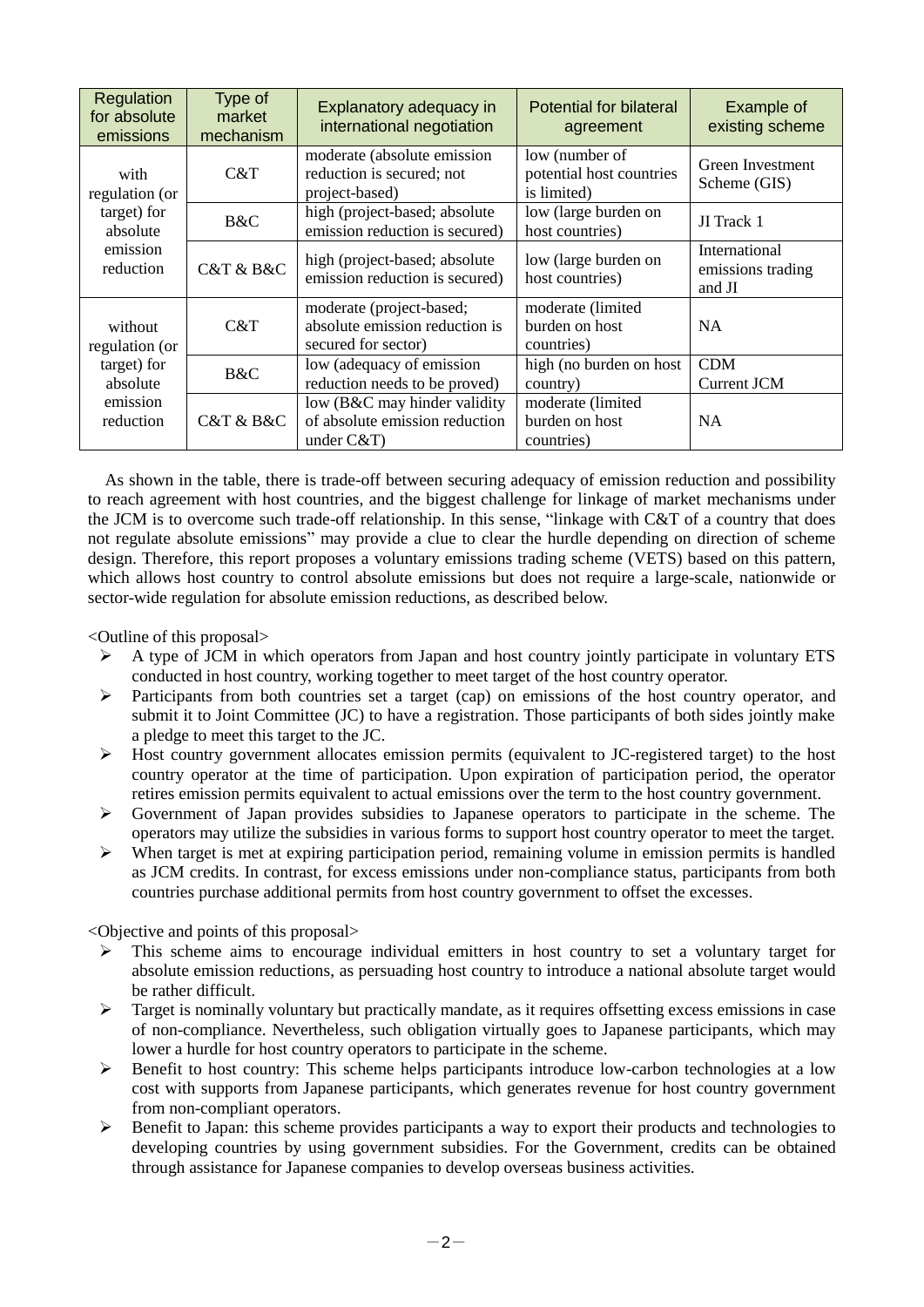



# 4 Potential for establishing a market mechanism under the East Asia Low Carbon Partnership

Options for multilateral linkage other than JCM are considered as an EAS-specific market mechanism, based on three patterns for C&T and B&C linkage, as shown in the table below.

| Linkage pattern         |                                                                               | $C&T+C&T$                                                                                                                                                                                                |  |
|-------------------------|-------------------------------------------------------------------------------|----------------------------------------------------------------------------------------------------------------------------------------------------------------------------------------------------------|--|
| Image of scheme linkage |                                                                               | ·Introducing a common multilateral C&T (e.g., EU-ETS, Annex I countries<br>under the Kyoto Protocol)<br>·Allowances are tradable between schemes. (e.g., linkage of EU-ETS and<br><b>Australian ETS)</b> |  |
| Feature                 | Taking Japan's initiative<br>(influence on other parties)                     | high (involving in cap setting in other countries)                                                                                                                                                       |  |
|                         | Utilizing emission reduction<br>potential in other countries<br>at lower cost | low (emission allowances are relatively expensive)                                                                                                                                                       |  |
|                         | Promoting technological<br>transfer                                           | low (depending on direction of scheme design?)                                                                                                                                                           |  |
|                         | Feasibility                                                                   | low (scheme design and consensus-building are necessary to get involved in<br>cap setting.)                                                                                                              |  |
| Linkage pattern         |                                                                               | $C&T+B&C$                                                                                                                                                                                                |  |
| Image of scheme linkage |                                                                               | <b>B&amp;C</b> credits can be used for C&T compliance.<br>(e.g., EU-ETS and CDM, Japan's Kyoto target and CDM)                                                                                           |  |
| Feature                 | Taking Japan's initiative<br>(influence on other<br>parties)                  | low (indirect influence on other countries' scheme design process)                                                                                                                                       |  |
|                         | Utilizing emission reduction<br>potential in other countries<br>at lower cost | high (credit prices are relatively cheap.)                                                                                                                                                               |  |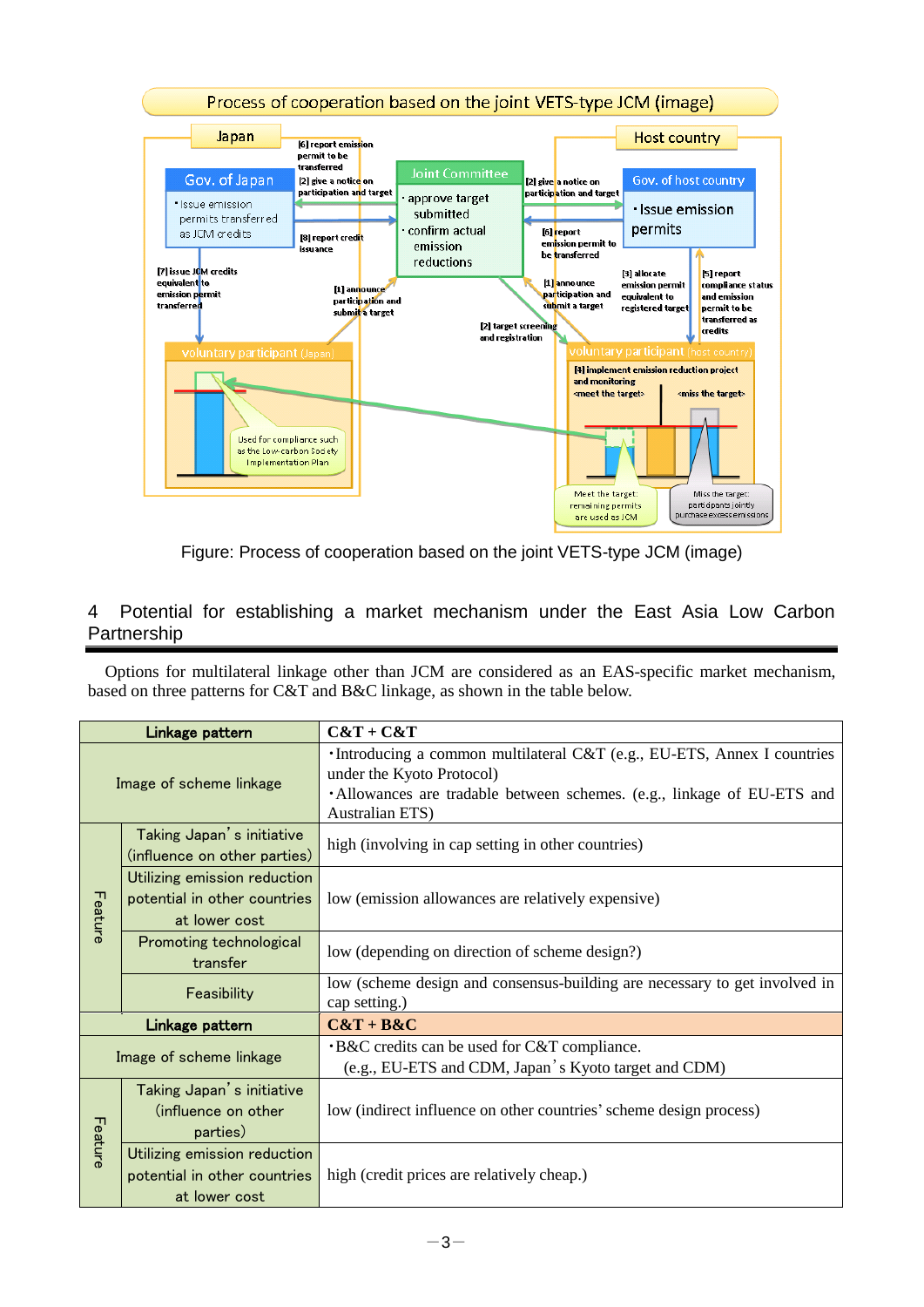|                         | Promoting technological<br>transfer | low (depending on direction of scheme design?)                                          |  |
|-------------------------|-------------------------------------|-----------------------------------------------------------------------------------------|--|
|                         | Feasibility                         | high (the country conducts scheme design on its own.)                                   |  |
| Linkage pattern         |                                     | $B&C + B&C$                                                                             |  |
| Image of scheme linkage |                                     | •Introducing a common multilateral B&C (e.g., CDM)                                      |  |
|                         |                                     | • Credits are tradable between schemes. (e.g., linkage of EU-ETS and<br>Australian ETS) |  |
| Feature                 | Taking Japan's initiative           | moderate (involving in B&C scheme design process in other countries)                    |  |
|                         | (influence on other parties)        |                                                                                         |  |
|                         | Utilizing emission reduction        |                                                                                         |  |
|                         | potential in other countries        | high (credit prices are relatively cheap.)                                              |  |
|                         | at lower cost                       |                                                                                         |  |
|                         | Promoting technological             |                                                                                         |  |
|                         | transfer                            | low (depending on direction of scheme design?)                                          |  |
|                         | Feasibility                         | low (needs to adjust other B&C schemes.)                                                |  |

Considering that "C&T+B&C" would be most feasible in the three patterns, a new scheme based on the "C&T+B&C" pattern is proposed, as described below.

#### 1)East Asia Low Carbon Partnership Fund (provisional title)

 $(1-1)$  Review of issues under CDM and JI – discovery type and open-application type –

CDM and Japan's proposed JCM can be classified into "discovery type" scheme which is launched under initiative of a developed country that discovers emission reduction activities to select projects for investment (as a source of credits). This type often fails to utilize project funds in a more cost efficient manner over a larger area (e.g., across host country or East Asia), because of the lack of competition principle between projects.

On the other hand, "open-application type" scheme where a funding source selects projects from numbers of candidates applied for funding, like Russia's public tenders for JI Track 1, may provide funds to more cost-efficient projects.

In this context, a fund-based scheme is discussed as an "open-application" type scheme under the EAS, supplementing JCM while providing a lot more options for investment decisions.

#### (1-2) example: fund-based scheme

This scheme conducts investment to more cost-efficient emission reduction projects through establishing a fund that provides funding and issues credits. Emission reductions from such projects, conducted in other countries, are counted as Japan's emission reduction, which also contributes to low-carbon growth in the East Asia region. Points of this scheme are as listed below:

- > "Open-application type" scheme provides wider options to select more cost-efficient projects. (injecting investments from Japan or other developed countries into projects with higher cost-effectiveness.)
- $\triangleright$  Emission reductions in other countries can be counted as Japan's emission reductions.
- This scheme does not overlap with CDM and JCM, but rather complement those schemes.
- Administration cost can be reduced as no need for scheme adjustment by country, unlike JCM.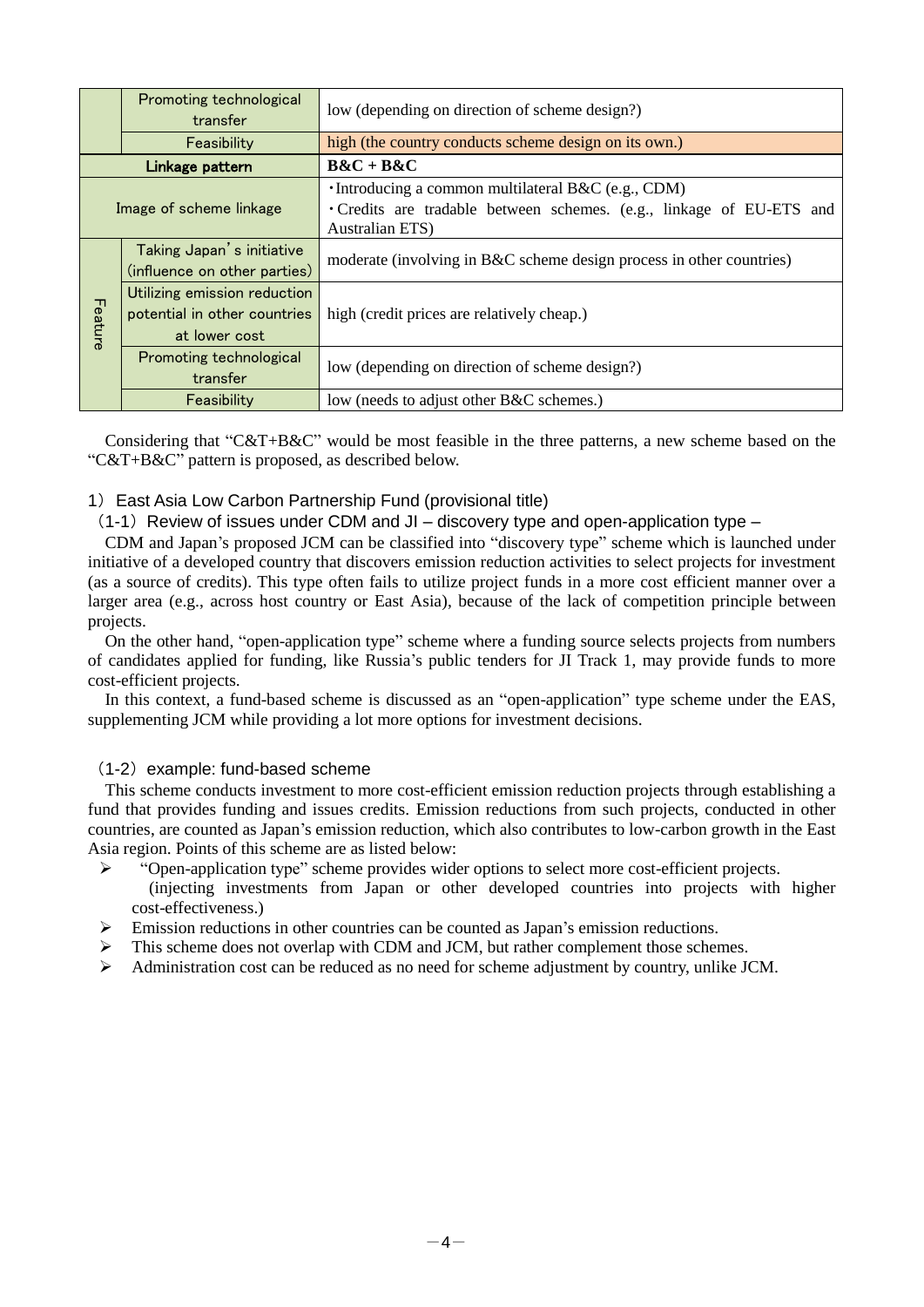

Figure: Fund for East Asia Low-Carbon Partnership (provisional title) (image)

2)Cooperation under the Fund for East Asia Low-Carbon Partnership (provisional title) (without crediting mechanism)

(2-1)Review of issues under CDM and JCM – crediting and MRV –

Under schemes with "crediting mechanism" in precondition, such as CDM, JCM and the fund-based scheme mentioned above, project types such as capacity building, promotion/campaign and technological development are often out of scheme coverage due to difficulties in quantifying emission reductions.

Even projects that have quantifiable emission reductions, big issues remain for how to evaluate emission reductions in terms of baseline setting and MRV method. Moreover, if incorporating crediting mechanism into a project as precondition for compliance under the Cancun Agreement, double-counting issue would be unavoidable. These complexities may require operators more time to complete scheme design or could exclude certain sectors from the scheme.

On the other hand, scaling up of financial flow is an urgent need in order to strengthen climate actions to stop global warming,

Therefore, a new scheme without crediting mechanism needs to be developed to promote climate activities while expanding coverage of project types.

#### (1-2)Example of scheme: fund-based scheme (without crediting mechanism)

This scheme aims to accelerate flows of funding and technologies to promote low-carbon growth in East Asia, through establishing a fund that provides financial/technological supports. Crediting mechanism is not included in this scheme so as to be applicable to wider range of project types, such as promotion/campaign activities with indirect reduction effects or profitable (i.e., no additionality) projects.

Discussions under CDM and JCM can be explained as how to generate credits with which developed countries meet emission reduction targets: in other words, discussion on "mitigation." However, not only "mitigation" but also "adaptation," "financing" and "technological transfer" are also pillars of actions against climate change. This scheme focuses on such dimension to facilitate Japan's initiative for low-carbon growth in EAS regions. Points of this scheme are as listed below:

 $\triangleright$  A scheme with no crediting mechanism aims to expand coverage of project types as well as